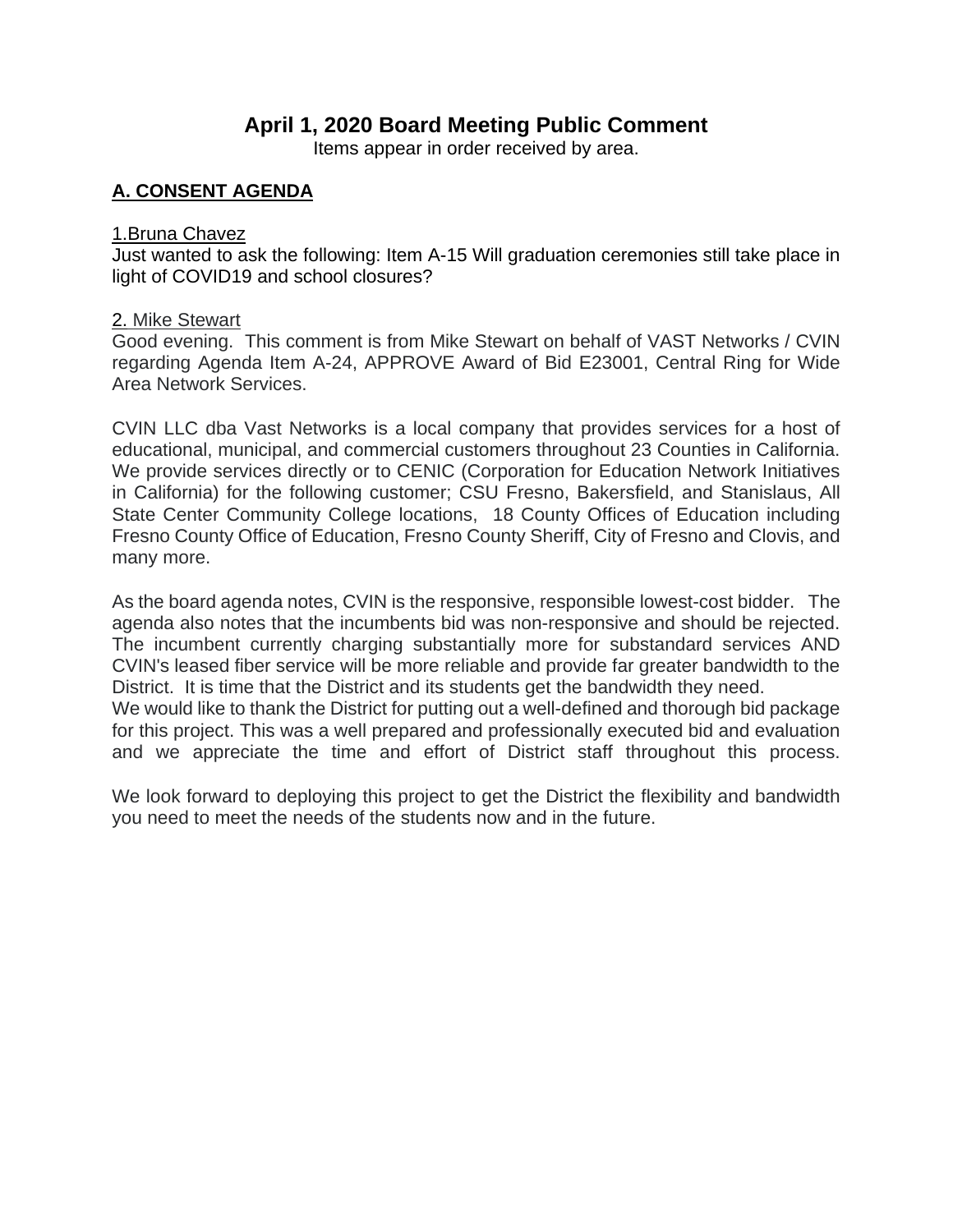# **UNSCHEDULED ORAL COMMUNICATION**

# Andrew Fabela

At the May 30, 2018 board meeting, the Board approved a budget expenditure of 2.8 million dollars for tablets and hotspots with Agenda Item B-20. The tens of thousands of tablets and hotspots were purchased in August of 2018 have been sitting in the warehouse on Brawley Ave. ever since. I last checked this past August of 2019 and still saw the warehouse filled.. Why, after 18 months, haven't these resources gotten into our students hands? The District is already suffering a pandemic called "The Inability to Read, Write and Do Mathematics Pandemic." I hope the school board members who voted for this expenditure ask for an answer to my question. Another wasted expenditure because the students weren't allowed utilize it.

# Alex Diaz

Hello, I'm a senior at Sunnyside High School. I was wondering what are you guys going to do for the seniors who are playing sports. Are we going to make up the games when we go back to school?

# Familias Emporedaras (Multiple Individuals)

Respetables Miembros de la mesa Directiva del Distrito Unificado de Fresno

- Por medio de la presente, el grupo de Familias Empoderadas de Fresno, quienes representamos las siete áreas que el Distrito Escolar reconoce, hacemos de su conocimiento algunos puntos, incluyendo preguntas y comentarios de los padres de FUSD, a abordar durante las comunicaciones abiertas en su próxima reunión de Abril 1 de 2020.
- Protocolos para la comunidad durante la reunión de Abril 1, 2020.
- Cuando tendremos la agenda de esta reunión traducida al español? Tendremos acceso a ella antes de la reunión?
- Tendremos traducción durante la reunión? Con quien nos podremos comunicar en caso de que tengamos dificultades escuchando o entendiendo estas traducciones?
- Como FUSD va documentar las preguntas, sugerencias y comentarios de los padres enviadas antes y despues de la reunión, incluyendo correos electronicos, llamadas, etc?
- Tendra la comunidad oportunidad de participar durante la reunión en la sesión de comunicaciones abiertas no agendadas?
- Tabletas aprobadas para estudiantes de K-3 y 9-12 grado para el año escolar 2018- 2019.
- Cuales son las razones por las que FUSD no entregó más de 30,000 tabletas a estudiantes que ya estaban aprobadas desde 2018?
- Que fecha de seguimiento tendrán FUSD para dejar saber a los padres como y donde obtendrán las tabletas para sus estudiantes?
- Que estudiantes tendrán prioridad en la lista de seguimiento de FUSD?
- En este correo incluimos una lista de estudiantes a considerar que el grupo de voluntarios de Familias Empoderadas se dio a la tarea de recolectar al ver la necesidad de las familias de bajos ingresos que están solicitando la tableta para apoyar el desempeño académico de sus estudiantes. El distrito prometió este aparato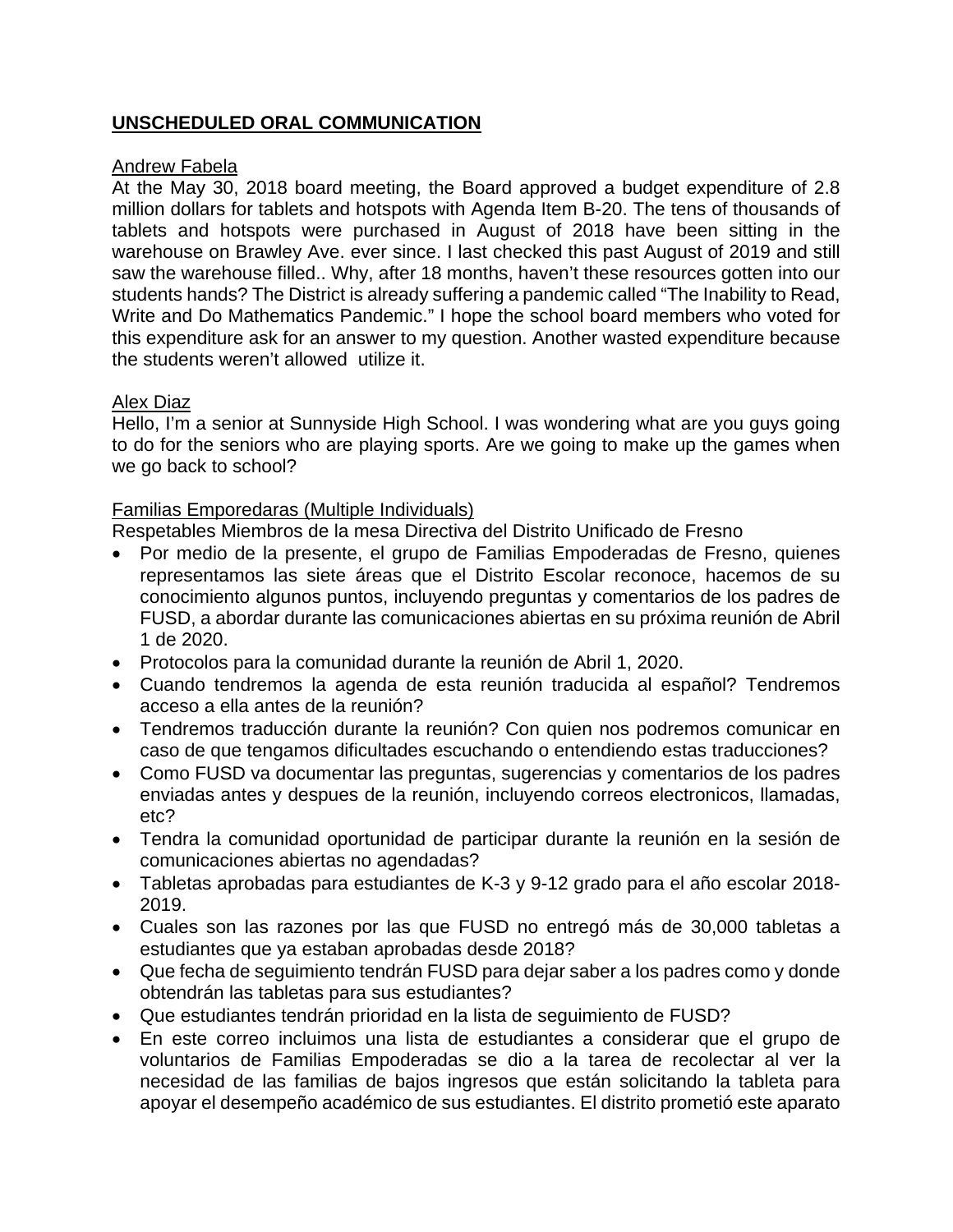desde 2018. De qué manera FUSD responderá a las necesidades de estas familias tan pronto como sea posible?

- Tabletas aprobadas para estudiantes de 4-8 grado para el año escolar 2019-2020
- Queremos agradecer a algunas escuelas de FUSD por su colaboración y entrega oportuna para estudiantes de 4-8 grado, sin embargo más del 80% de escuelas aún no lo hacen. Les pedimos que continúen con las entregas lo mas rapido posible.
- Recursos educativos para estudiantes de FUSD durante COVID-19.
- Sabemos que el Distrito está entregando paquetes educativos para todos los grados para apoyar a las familias sin acceso a la tecnología. Nuestra preocupación es la cantidad limitada de estos paquetes y la demanda de cantidad de familias en necesidad. Así como los comentarios que estamos escuchando de los estudiantes de FUSD, que estos paquetes son repeticiones de clases que ya se abordaron durante el año escolar, que los paquetes solo contienen recursos muy limitados y que los materiales solo cubren actividades para un dia.
- Para resolver esta temática, exigimos que los maestros se contacten con cada uno de sus estudiantes para que den seguimiento a sus lecciones y continúen apoyando el desempeño académico de sus estudiantes usando clases virtuales. Cabe mencionar que son los maestros los expertos para dar clases y quienes conocen las necesidades de los estudiantes. Como padres tenemos el compromiso de apoyar el aprendizaje desde casa. Gracias a la tecnología, existen recursos muy valiosos para apoyar el éxito académico de nuestros estudiantes. Un ejemplo podría ser clases por Zoom o Google Classroom u otros programas.
- Borrador de LCAP
- En qué fecha tendremos noticias del borrador del LCAP para el siguiente año escolar?
- En la última reunión de la mesa directiva, marzo 4, 2020, el grupo de Familias Empoderadas, sometió una lista de peticiones a favor de los estudiantes aprendices de inglés para ser incluidas en el borrador de LCAP. Cuándo y quién proveerá respuesta de su aprobación o negación, incluyendo las razones?
- Agradecemos su colaboración y apoyo!

# **TRANSLATION SUBMITTED BY INDIVIDUALS**

Dear Fresno Unified School Board Members:

- On behalf of Familias Empoderadas, a parent group in Fresno, representing the seven areas within the school district. We respectfully present to you some questions and concerns coming from the FUSD parents to address during unscheduled oral communications in the upcoming board meeting on April 1st, 2020.
- Protocols for the board meeting on April 1, 2020.
- When would we have the Spanish agenda available? Would we have access to it before the meeting?
- Would we have translation during this meeting? If we have difficulties with the audio or translation, who do we refer to?
- How would FUSD document parent's questions, comments, or suggestions throughout unscheduled oral communications, including emails that you may have received before or after the meeting?
- Would the community have an opportunity to participate in the unscheduled oral communication section of the agenda?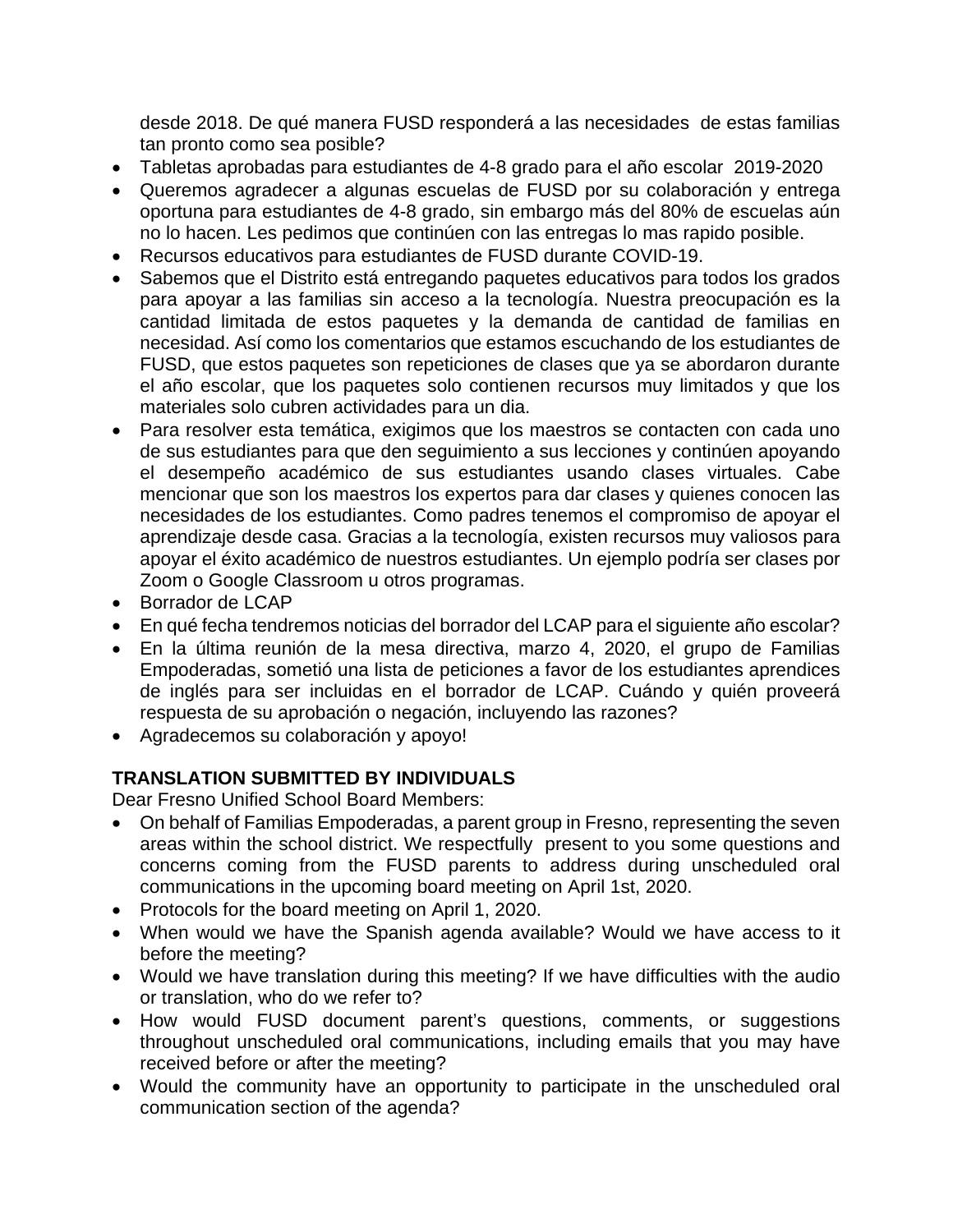- Student tablets for K -3 and 9-12 grades from 2018-2019 academic school year
- What are the reasons the district didn't distribute the 30,000 tablets that were approved during 2018?
- Has the district set up a date to let parents know when and where to pick up their student's tablets or laptops?
- Would the district have a list of students who would be a priority?
- Attached is a list with students' and parents' names that Familias Empoderadas collected from families in need of a tablet promised by FUSD since 2018, due to their children's lack of resources to support their academic success. How is the district responding to these parents?
- Student tablets for 4-8 grade for this academic school year 2019-2020.
- We want to thank those few schools from our district that have distributed the tablets to students in 4-8th grade, yet, more than 80% of the schools have not done it. We encourage you to do so as soon as possible.
- Educational resources for FUSD students during COVID-19.
- We understand that the district has distributed homework packets, giving priority to students without access to technology. Our concern is the limited amount of those packets and the demand of families in need, including FUSD students commenting that these packets are just a review of what they have learned already and could get through them in one day.
- In order to solve this problem, we want to ask for teachers to please contact students and follow up with them and learn how they can better support them. We know teachers are the experts and we, as parents, are willing to support them from home. They know their student's needs. Now, with technology, there are many ways for teachers to continue supporting their learning. An example could be providing online classes maybe through Zoom, Google Classroom or other programs.
- LCAP Draft
- Can you please provide us with the date you will be reviewing the LCAP draft for the next school year?
- During the last board meeting, March 4, 2020, our parent group, Familias Empoderadas, submitted a list of our petitions in favor of English Learners to be included in the LCAP draft. Who and when would we be provided with a follow up answer if they would be included and taken in consideration or they would be discarded, including an explanation of the decision made?
- We appreciate your support and collaboration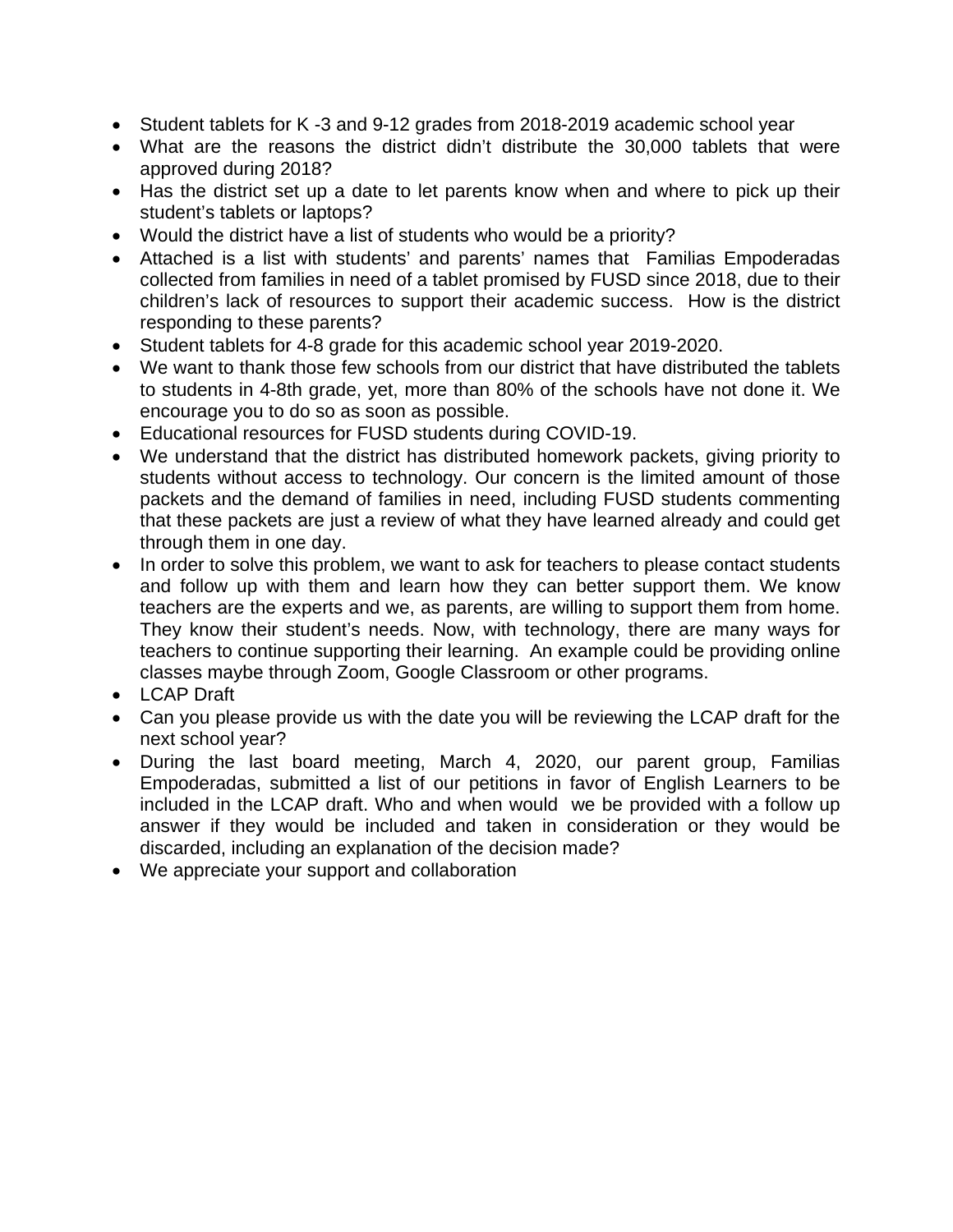# **B. DISCUSSION/CONFERENCE AGENDA**

# **Agenda Item B-31, CONDUCT Public Hearing in the Matter of the Dailey Elementary Charter School Renewal Petition**

# 1. John Kinsfather

# Board Members,

My son graduated valedictorian from IB in 2013, I have 2 now at Dailey. DO NOT renew Daileys Charter. The Charter structure does not provide the oversight and congruentcy needed for a continuing years program such as IB. Many parents are transitioning out of IB for schools like Biard, due to dissatisfaction with Dailey. I have spoken with many parents that in the end, "were not convinced about IB." They will leave Dailey and IB, never to return. These families are missing out on a tremendous opportunity to experience IB like my son did. Daileys current "Charter" structure is causing more harm to the overall IB program and our children. I believe IB would be better off WITHOUT a primary years program if it remains as a "separatist" Charter. I can look beyond the shortcomings and know the long term benefits that IB will hold for my children. Most families will not. All IB Programs must have the same oversight and management to work effectively. There are also many Sped problems with Dailey.

Please investigate the lack of retention or transfer rates into Cooper Academy or WHY parents opted to take their children to Baird and other schools after 5th grade. Talk to the admin at Cooper. I encourage you to delay making a decision to renew this charter without first investigating Daileys true end result.

The obvious decision will be to restructure Dailey under FUSD.

Thank you, John Kinsfather.

# 2. Jeanne Pentorali, Executive Director of Dailey Elementary Charter School

As the Executive Director of Dailey Elementary Charter School, I speak on behalf of every staff member. I have had the opportunity of opening Dailey ten years ago as a teacher. I then supported the school through our first extremely successful IB Evaluation as the IB Coordinator, and have now led the school as the Executive Director for the last three years. Dailey is a school that embraces the cycle of continuous improvement for student learning, staff development, school climate, and overall student well being. It is a community of professionals that puts children's learning and well being first. Due to the dedication and hard work of amazing educators, students, and families our students show significant growth in academic achievement through CAASPP and NWEA assessments along with ELPAC. We create internationally minded, critical thinkers and problem solvers that love to learn and make the world a better place. 90% of our scholars return to Fresno Unified School District in 4th and 5th Grade, as our purpose is to be city builders and support the IB continuum in Fresno. We are extremely proud that one of our Dailey Dragon's graduated last year from Fresno High as a full IB Diploma Candidate. I have watched and supported Dailey's growth and development over the last ten years and am extremely proud of everything our community has accomplished for the betterment of ALL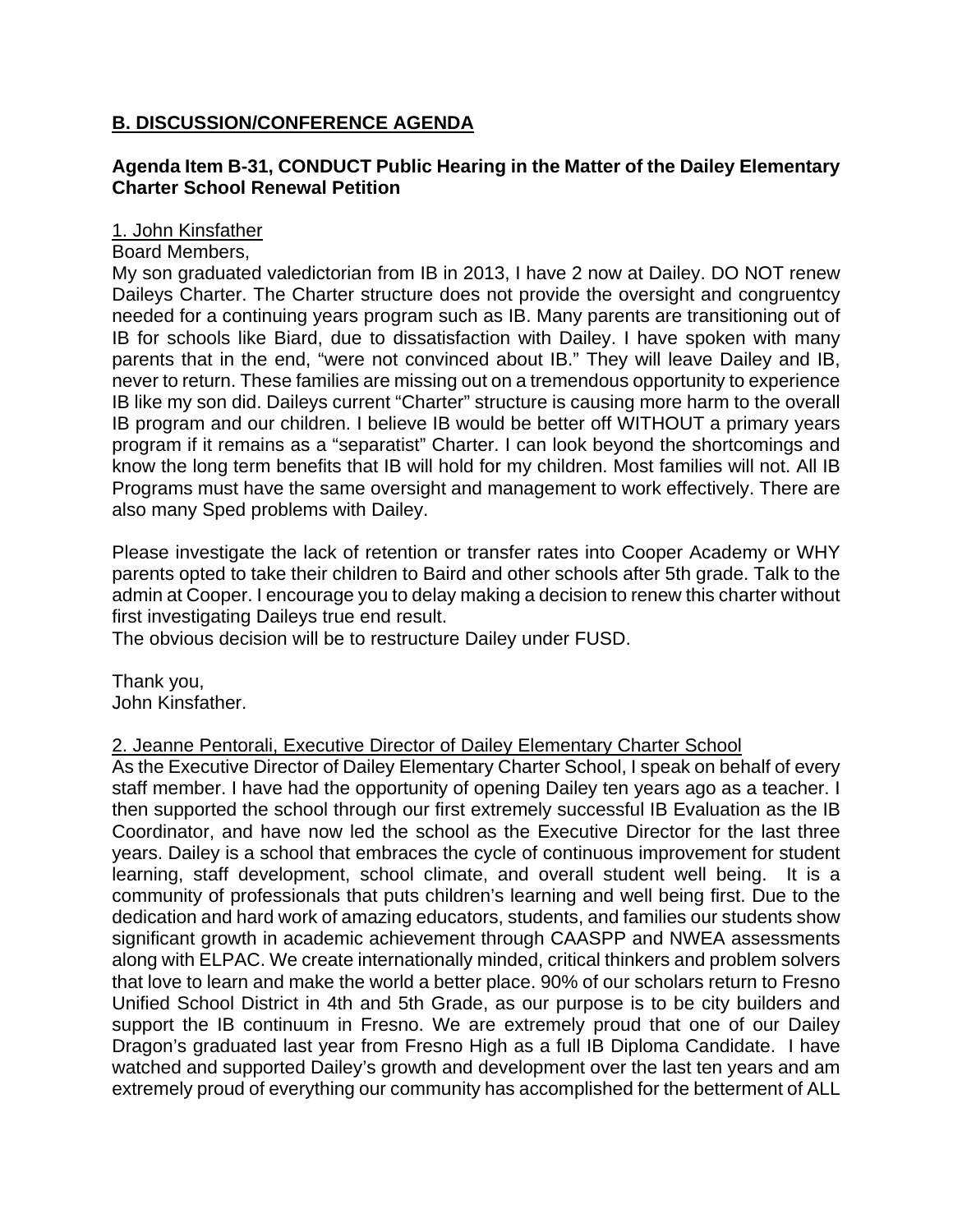children. I can't wait to watch us grow even more in the next five years to meet the needs of our **(250-word limit reached)**

#### 3. Jesse Molina

Hello, At the direction of Debra Odem, I am sending my speech regarding Dailey Charter Elementary's Charter Petition, which is being heard by the Board today.

Good Evening FUSD Board of Trustees, Superintendent Bob Nelson, and FUSD cabinet members and staff – thank you for your service to our community and children during these unprecedented times.

My name is Jesse Molina and I am here today as both the president of Fresno Innovative Charter Schools which is the governing body that oversees Dailey Charter Elementary; and, as a parent of a Dailey Dragon who is in 5th grade and started at Dailey as a kindergartner (who will soon be on her way to Cooper Academy!) and I am here to ask for your support in approving Dailey's Charter Petition.

As a board president I can attest to the fact that Dailey is fiscally sound and operates on budget. As a board we meet on a regular basis in accordance with our bylaws are fully aware of student progress, administrative needs, and academic success and challenges and school test scores. Speaking of success, Dailey was 1 of only 29 elementary schools in the entire Central Valley to receive the CA Distinguished Schools Awards this year, and in fact, has received this prestigious honor every single year that it has been eligible. As a parent, I have seen Dailey work tirelessly to meet students where they are at and ensure all students are succeeding and feel supported. Additionally, Dailey's school culture and curriculum **(250-word limit reached)**

#### **Agenda Item B-32, PRESENT and DISCUSS the 2020/21 Strategic Budget Development**  No Comments

# **Agenda Item B-33, DISCUSS and ADOPT Resolution No. 19-40 Regarding Actions in Response to COVID-19**

1. Jennica Jacobs, Parent

FUSD Board Memebers,

I urge you to ADOPT resolution 19-40, and keep our schools closed, not just through April (to re-open May 3rd), but through the remainder of the school year. With this growing pandemic, we are all enduring change, and it's hard! However, hospitals are not allowing visitors, so if our children get sick, our family members get sick, we don't know if it's a last good bye! Keep our kids and our communities safe by keeping our kids home!

Thank you, Jennica Jacobs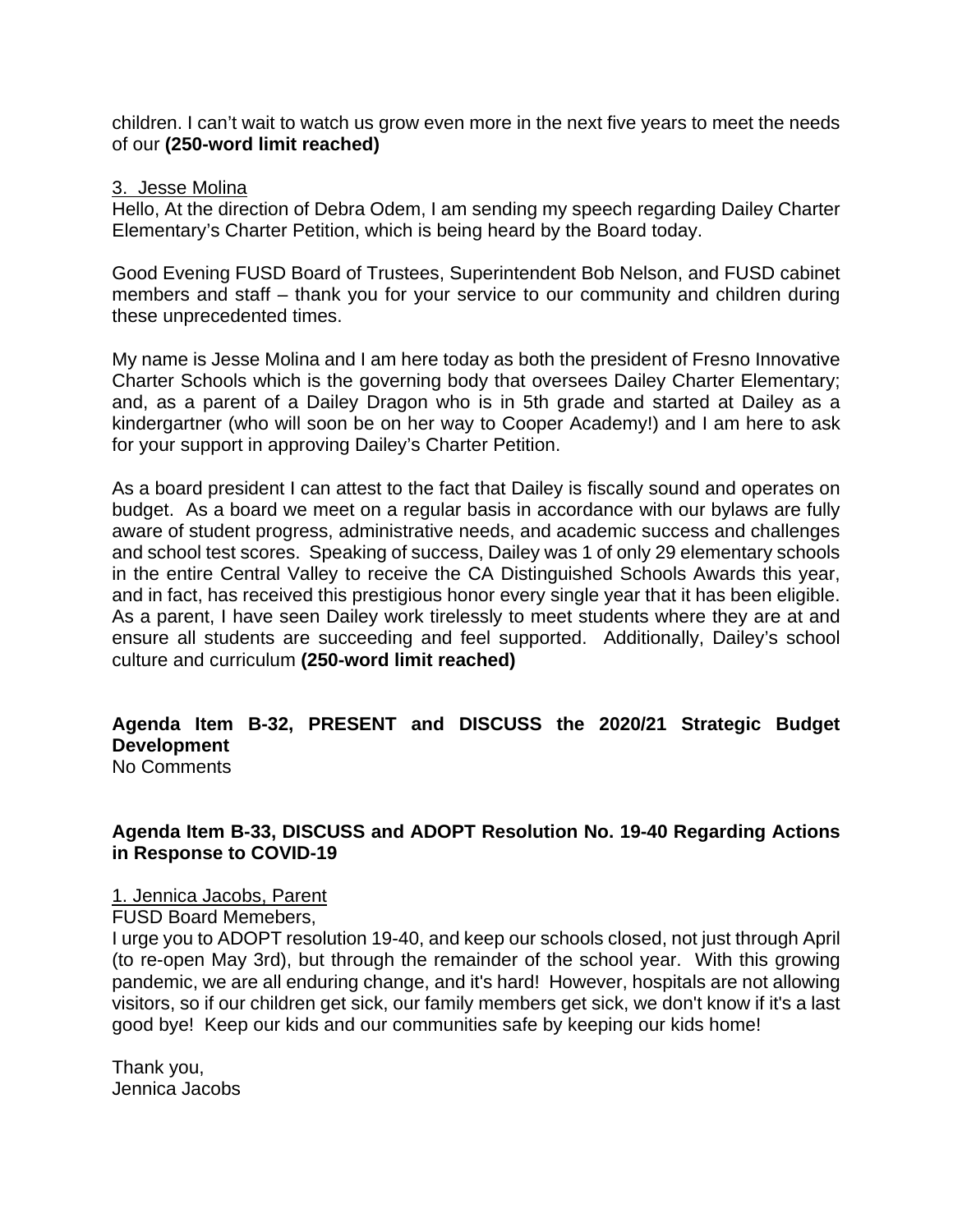### Parent

#### 2. Kia X

Please extend the school closure until COVID 19 blows over. Please keep our children safe by keeping them at home (shelter in place and encourage social distancing). Our children cannot learn and will not be safe if they are to return during this pandemic. Is it possible that school will not resume until next school year? As a parent, I know an education is important, but my children's health is my priority right now.

Concerned Parent of Fresno Unified

### 3. Karra Gadberry

#### Good evening Board,

I realize that if school does not re-open until the fall my question will be irrelevant, however, should school re-open, I would like to make sure that there is a program in place to help the medically fragile to continue education online, rather than in the classroom for those who still feel that it is not safe to return to school. Will there be something that can be set up for those students? I understand that it would have to be graded work at that point for children to get credit and that should be expected by any parent choosing to do this.

Thank you for your time, Karra Gadberry

#### 4. AnnMarie Martinez

First I'd like to thank everyone for their hard work and efforts to make this shelter in place as smooth as possible for our children. My daughter is a senior and I would like to know what is the plan for them to complete their core requirements and graduating. It breaks my heart that she has missed a lot of those senior milestones during all of this. But her safety and welfare means more to me. So again thank you for all you have done and plan to do for our children.

Sincerely, A Wildcat Mom. Thank you,

# 5. Daisy Navarrete

While I appreciate everything that is being done to make sure all students have access to food and school supplies, I feel as if you are leaving out the preschool students. They are still students. They are missing out on school also. I get that they don't do much homework compared to higher grade students, but they are still missing out on learning. I know you are working on getting students laptops and tablets. But preschool students aren't included. We live in a world where technology is everywhere. And pretty much needed to get things done. So I'd appreciate it if you were to include the preschool students in to all that you guys offer all the other students. I'd also appreciate more links with activities that are directed to preschool age students. Thank you!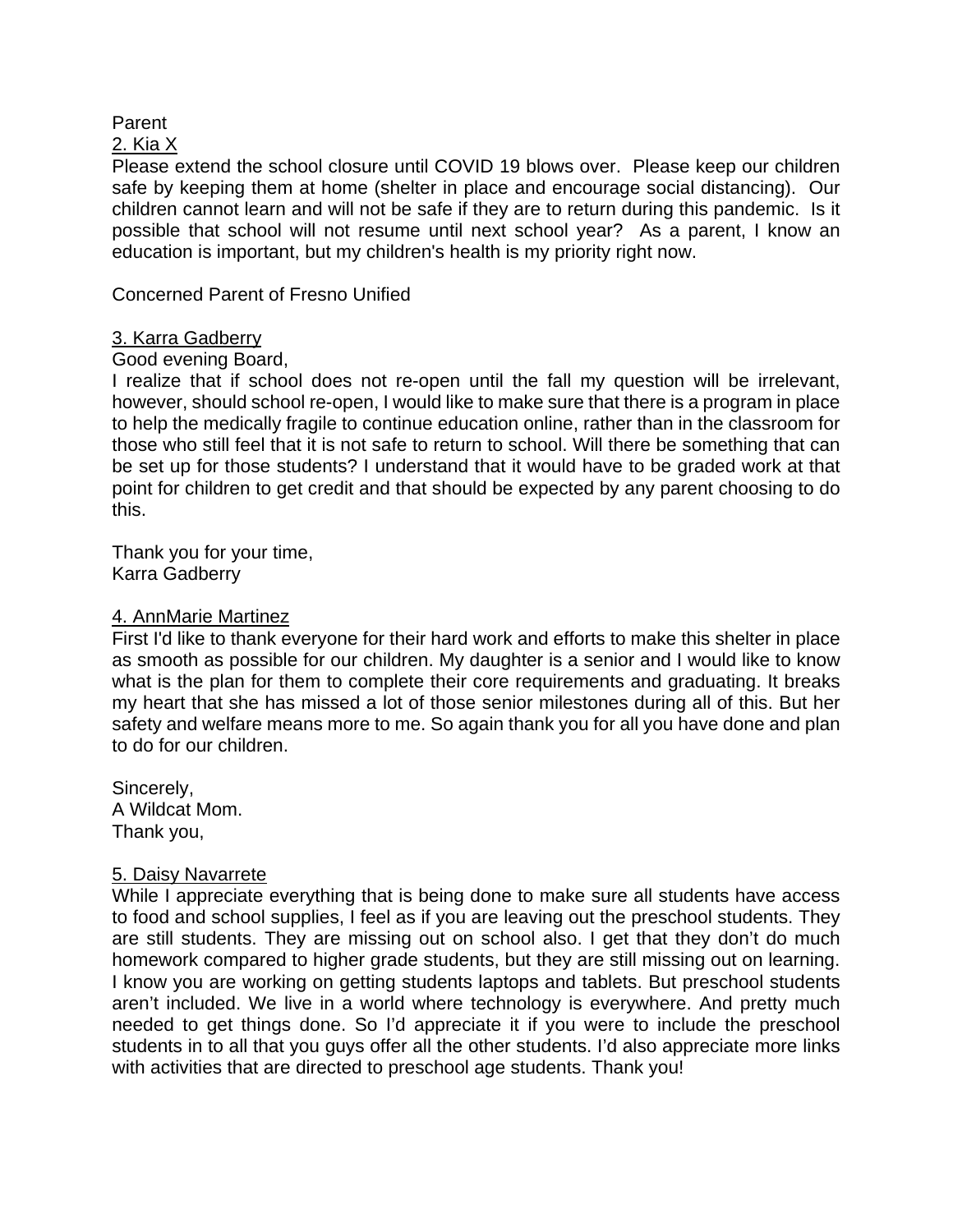Daisy Navarrete Winchell Elementary parent

#### 6. Jody Ketcheside

#### Good Evening,

I am a parent of a student at Tenaya and one at Bullard. As much as I'd love to see my children return to school in a couple of weeks, it feels too soon given that our community has just now confirmed community spread. To assume that it will be safe to go back to school in two weeks would be irresponsible, given what we have seen in other countries at this point in the spread of covid-19 for them. Please consider extending the closure.

Thanks, Jody Ketcheside

#### 7. Angelica Figueroa

#### Good evening--

I appreciate the opportunity to voice my concerns over the extension of the school closures.

I am the proud parent of a senior at Fresno High School and a 6th grader at Hamilton Elementary. While I sincerely appreciate the safety precautions our FUSD leadership has taken to ensure our students, faculty and staff remain healthy, further extending the closures would be even harder on our students if the risk to their health has been minimized yet they are kept out longer. As it is, our seniors have worked hard and have been missing out on learning, time with their friends. activities, competitions, etc. Our Warriors Marching Band and Colorguard have been fundraising for over 2 years to be able to perform April 18, 2020 in Disneyland. I am thankful to Superintendent Nelson and our Board who in their wisdom have done what they considered at the to be a life saving solution. However, is our student body, faculty and staff still truly at risk? And how will this further affect Commencement, learning and other activities for our students? Again, I know I am not alone when I say that we are grateful for our leaders and the difficult decisions they have had to make, but I ask that you please consider how this will continue to affect our senior students as well as other grades. They miss their friends, teachers and staff. I myself miss being at my work at Tenaya Middle School and creating lesson plans in **(250-word limit reached)**

#### 8. Graciela Tejeda

#### Good evening

I am the parent of two elementary children. Fresno seems to be growing in numbers of COVID-19 cases daily and this concerns me tremendously. I know that school is so essential for the kids but at the same time I feel that perhaps waiting until August to return will be more beneficial. Of course online work and grading should be available to get them accountable for being responsible just as they would in school.

Thank you Graciela Tejeda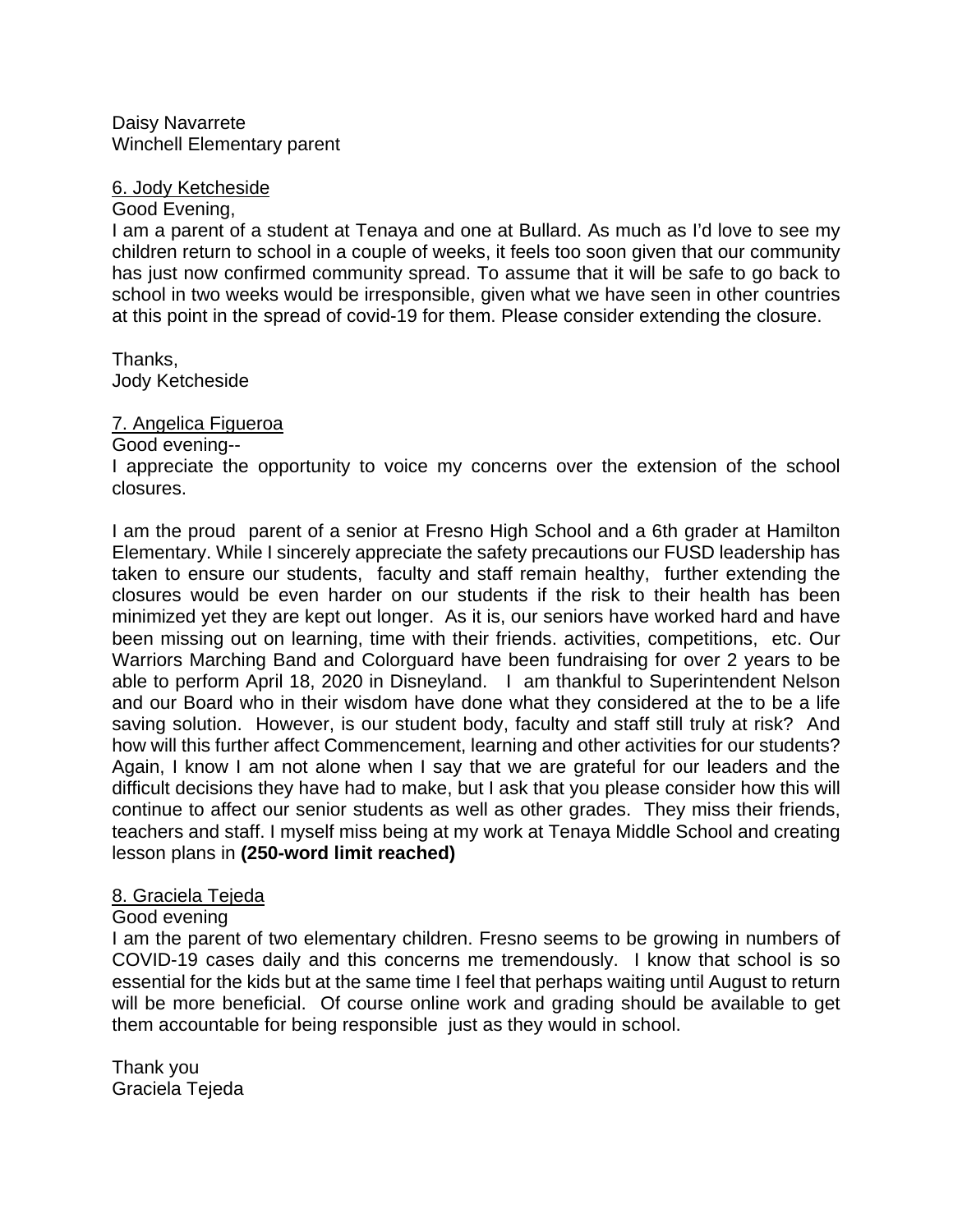# 9. Arthur Stewart

In regards to Agenda Item B-33 on the April 1 School Board agenda,

I would request that if deemed safe and prudent, schools resume on May 4, 2020. However, if at this point or at a later date the School Board decides to cancel the remainder of the school year, I ask that schools allow students to complete and submit required work/assignments which can improve their semester grades.

Thank you, Arthur Stewart, Parent

#### 10. Cynthia Lawrence

PLEASE keep us closed at least through April! As an educator, this is not as easy request, but I fear greatly for the health of our students and staff. As a senior English teacher at Bullard High School, it is even harder to ask you to consider closing the school until the 2020-2021 scheduled school opening in August. I have been in contact with many of my senior students. Many students were initially very disappointed with the potential of missing out on senior activities. Now, as it looks inevitable, they have expressed frustration with not knowing what is happening or how to move forward. Hanging in limbo, not knowing what to expect for the weeks ahead, is more stressful than having clarity. If the schools are closed, that's it. We can move forward. The current situation feels like walking into a classroom of 36 students without a lesson plan!

On a very personal note, this year, our new principal moved a dozen teachers in to new classrooms. I am not the only teacher who ended up in an extremely small classroom, which only holds 20 desks for my 36 students. The room is so crowded none of us can move around safely, and we are literally breathing down each other's necks. Even before COVID-19, I placed hand sanitizer, tissues, and bleach wipes all around the room to prevent the normal spread of germs. I cannot imagine going back to such a crowded classroom after this horrible pandemic.

#### Finally, and as **(250-word limit reached)**

#### 11. Jesse Alvarado

If smaller schools like; JE Young Cambridge Continuation High School could be able to get to school just to get packets, or unlock classes, because not all teacher re on theyre edguenuity schedule so it makes it difficult for some students to work, on top of giving us a mental break, for alot of high schoolers home life is stressful as much or even more then school, and for bigger high schools we could have split day schedules, where you break it into 5 groups, or for schools like SunnySide High, and theirs alot of students you can break it into 10 groups, so everyone can get to go once every two weeks and with a smaller window it will be encouraged to get the most out of the school day, It's important to maintain calm and rational in this stressful times but shutting down schools for months is not nor has it ever been a good idea, even if you can only go once a week its better then staying inside, going crazy. Thank you for taking the time to read and hopefully consider the idea. But honestly if that also has many flaws, to make things smaller, juniors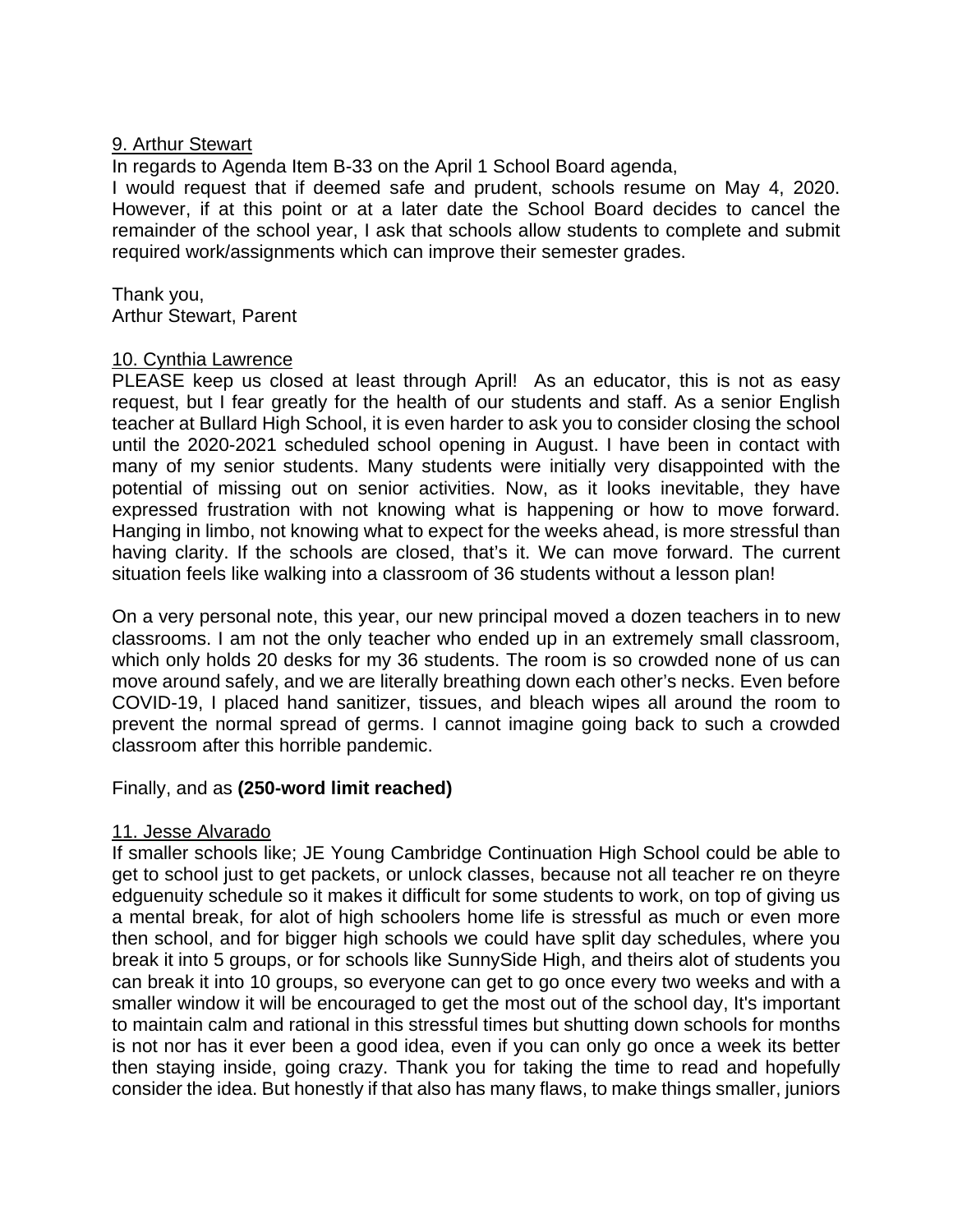and seniors should be a bigger priority, so if school cant start back any time soon atleast find alternatives, not including only classes, some courses like PE, even at continuation school dont offer online courses for PE

### 12. Tiffani T Chatman

#### Hello,

I'm emailing in today to express my concern on the return to school for Fresno Unified Students. My son is a sophomore attending Hoover High School. I don't feel it's safe for students to return back on the original date after Spring Break. Since President Trump has extended the stay at home order till April 30th I feel as though the school district should take that into consideration. Students can have class work to complete from home. Whatever needs to be done to maintain the safety of the students is my biggest concern. It's impossible to practice social distancing inside a classroom.

Tiffani T Chatman

### 13. Cynthia Newell

#### Hello,

It appears that 'on campus' learning will not be returning for the current school year. What does this mean for Seniors? Will they be considered official graduates on the original date planned? Will they receive their diplomas on time?

Thank you. Cynthia Newell

#### 14. Lorena Moreno

Buenas tardes Miembros de la mesa directiva.

Estoy hablando por el comentario público en referencia al artículo de la agenda B-33. Mi nombre es Lorena Moreno madre de 3 niños de los cuales 2 pertenecen al Distrito Unificado de Fresno y staff de GO Public Schools Fresno.

Basándose en diferentes fuentes de información he caído en la conclusión que en otros distritos, al igual que en escuelas charter y escuelas gate, se están implementando diferentes tácticas para poder alcanzar y contactar a los padres de familia y estudiantes.

Como en el ejemplo de la escuela Dailey en la cual proporcionaron un paquete de estudio, diariamente los maestros están mandando email y mensajes a los estudiantes y padres, se están apoyando de medios de comunicación alternativo como Seesaw, Classtag y otros app. Están teniendo juntas de zoom dos veces por semana (estudiantes y maestros) y nos están proporcionando recursos como videos grabados en youtube.

Se que son distritos o escuelas independientes más pequeñas, pero si tan solo los maestros pudieran tratar de enfocarse en lo que son sus alumnos por salón de los cuales aprox son 25 a 30 niños máximo, este trabajo se podría llevar a cabo exitosamente,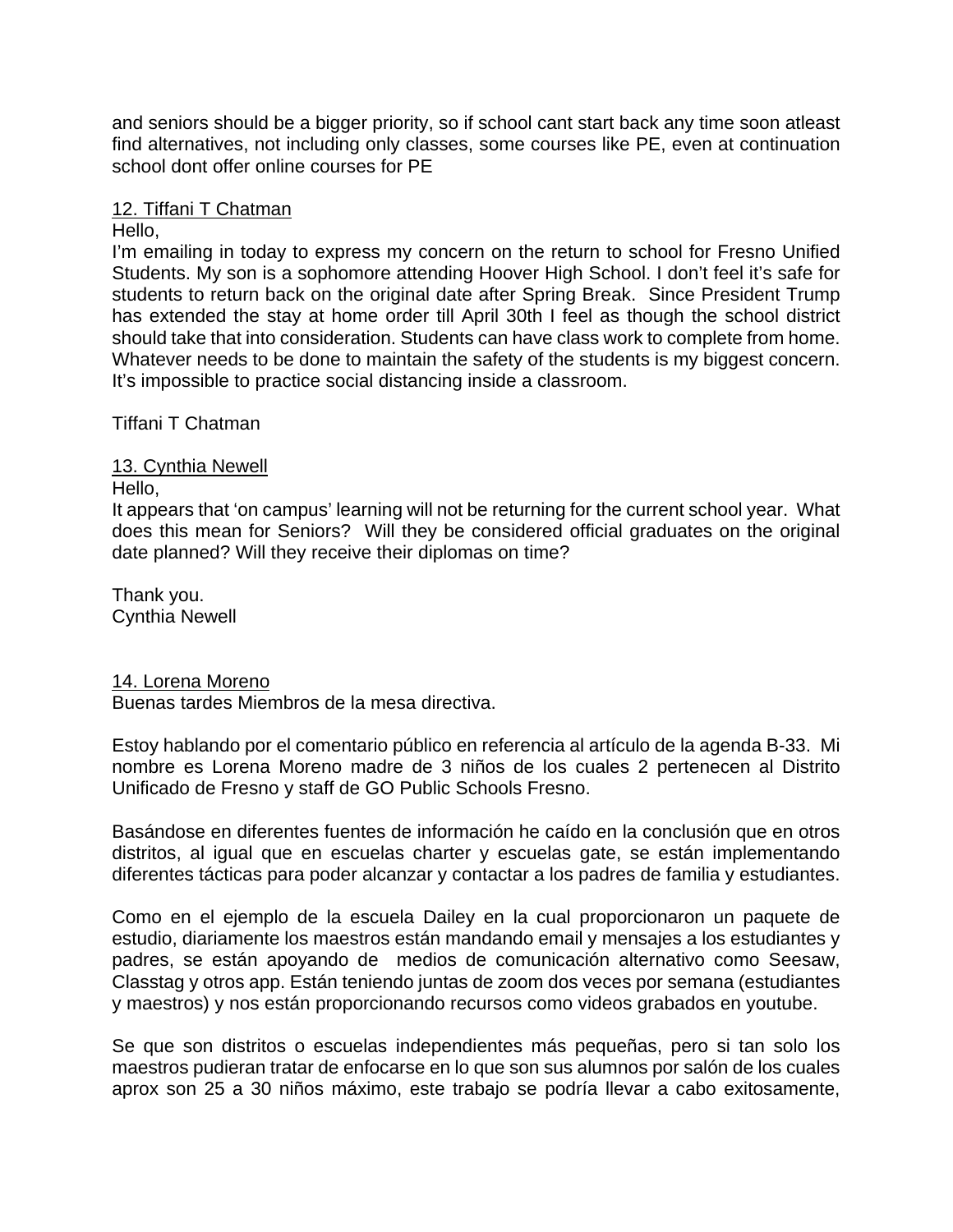porque tanto `maestros como padres podamos trabajar en las necesidades tanto de una parte como de la otra.

Por eso hoy les pido que ayuden a nuestras familias a poder apoyar educativamente a nuestros niños con un plan a largo plazo qué realmente contenga la instrucción de calidad y equitativa qué cada **(250-word limit reached)**

# **TRANSLATION FROM GOOGLE TRANLSATE**

Good afternoon Members of the Board of Directors.

I am speaking because of the public comment referring to agenda item B-33. My name is Lorena Moreno mother of 3 children of which 2 belong to the Fresno Unified District and staff of GO Public Schools Fresno.

Based on different sources of information, I have come to the conclusion that in other districts, as well as in charter schools and gate schools, different tactics are being implemented to reach and contact parents and students.

As in the example of the Dailey school in which they provided a study pack, teachers are sending emails and messages to students and parents daily, they are using alternative media such as Seesaw, Classtag and other apps. They are having zoom meetings twice a week (students and teachers) and they are providing us with resources such as videos recorded on youtube.

I know they are smaller districts or independent schools, but if only teachers could try to focus on what their students are per classroom of which there are approx 25 to 30 children maximum, this work could be carried out successfully, because both `Teachers and parents can work on the needs of both sides.

That is why today I ask you to help our families to be able to educatively support our children with a long-term plan that really contains the quality and equitable instruction that each one of **(250-word limit reached)**

# 15. Nicole Tannous

Board Trustee Members

As a parent I think it's a big mistake to go back to school in April. It pains me to say this because I know how much my child is missing school, her friends, and teacher...but I can't put her in harm's way nor our loved ones.

I have so many questions that have me wondering how the school will be compliant with (these are just a few)

- 1. Maintaining 6 feet apart in the classroom, cafeteria, etc.
- 2. How do limit a gathering of no more than 10 people in the same room?
- 3. What precautions/screenings will be in place for staff, visitors, etc.? I can't go into my doctor's office for a post-opt visit without having my temperature taken and answering a list of questions.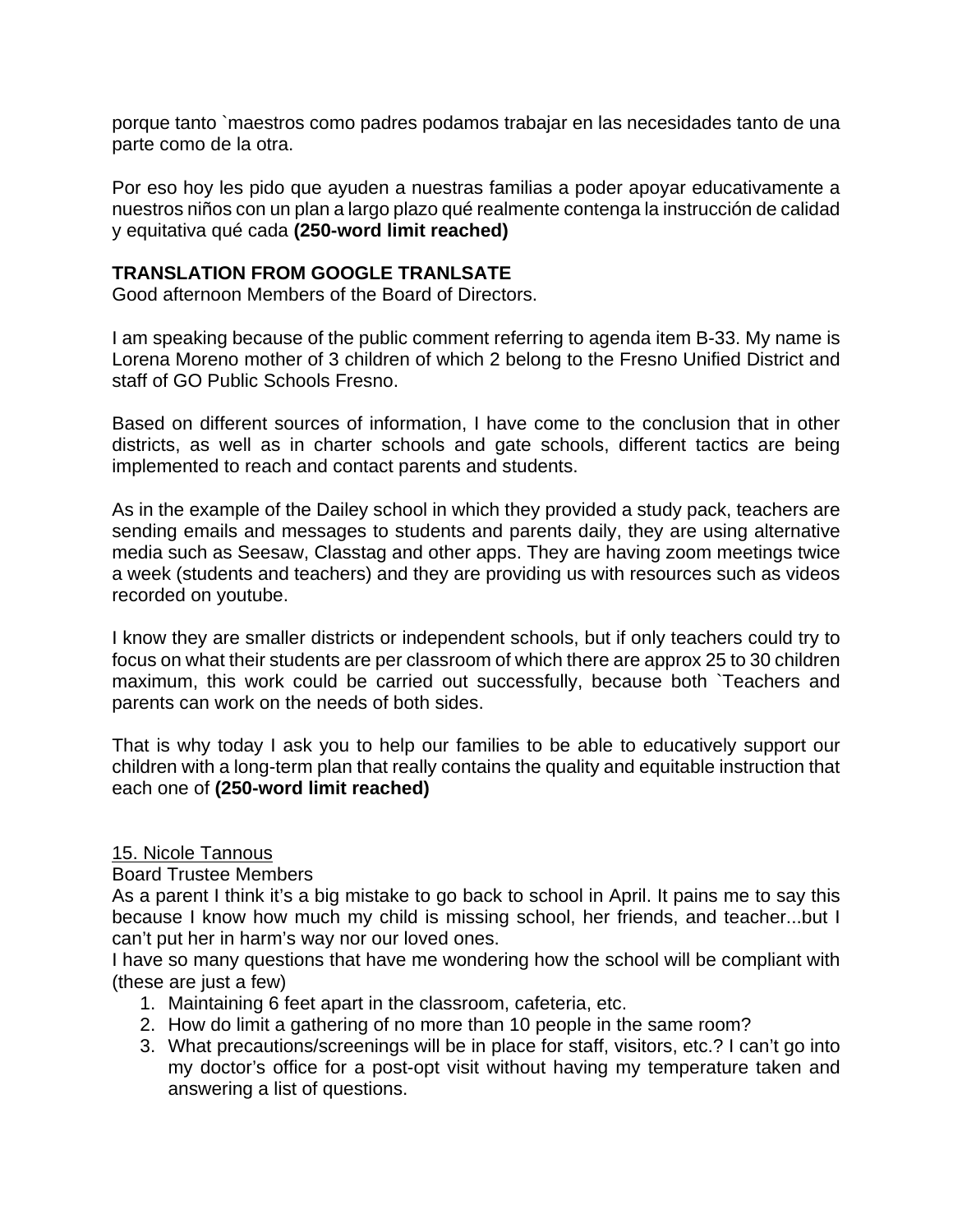4. The biggest worry I have is who have the kids/adults been around? We're they around someone who was asymptomatic?

We live with my parents, who both have underlying health issues. I can't risk my child being exposed and bringing something back home. This virus knows no age and I don't want to spend my day worrying about her and if she's been exposed, who staff/visitors have been around, who have her classmates been near...

I do hope that you'll reconsider the thought of pushing the start of school. As Dr. Fauci has stated, "the virus sets the timeline." Keep in mind, the President also mentioned a shelter in place until the April 30th. The concern should be on keeping **(250-word limit reached)** 

# 16. Kimberly Jackson (Voicemail Transcribed)

Good afternoon, my name is Kimberly Jackson. I have a daughter named Kennedy that attends Edison High School, she is a junior. I am calling with my concerns regarding discussion number I believe it's B 33. I am aware that on Tuesday that the Superintendent of the California Department of Education recommended that public instruction in California should be done remotely. Students should not be back at school. So I just wanted to see if this is something that the district will be following Superintendent Thurman's recommendation and if so how would that affect students that you know have testing for next year or going to summer school and things of that nature. Thank you very much I appreciate all your hard work in these trying times. Thank you.

### 17. Lorena Moreno (Voicemail Transcribed)

Buenas tardes miembros de la mesa directive. Estoy hablando por el comentario publico en referencia al articulo de la agenda B33. Mi nombre es Lorena Moreno, madre de tres ninos de los cuales dos pertenesen al districto unificado de fresno y staff de Go Public Schools Fresno. Basandome en diferentes fuentes de informacion e caido a la conclusion que en otros distritos al igual que en escuelas charters y escuelas GATE se estan implementando diferentes tacticas para poder alcanzar y contactar a los padres de familias de estudiantes. Como al ejemplo de la escuela Dailey en la cual proporcionaron un paquete de estucio diariamente los maestros estan mandando email y mensajes a los estudiantes y padres se estan apollando de medios de comunicacion alternativos como Seesaw, Class Tag, y otros apps. Estan teniendo una junta de Zoom dos veces por semana estudiantes y maestros y nos estan proporcionando recursos como videos grabados en YouTube. Se que son districtos o escuelas independientes mas pequenas pero sin tan solo los maestros tubieran tratar de enfocarse en lo que son sus alumnos por salon de los cuales aproximadamente son 25 a 30 ninos maximos, este trabajo se podria llevar a cabo de citrosamente. Porque tanto maestros como padres podamos trabajar en las necesidades tando de una parte como la otra. Por eso hoy les pido que ayunden a nuestras familias a poder ayudar educativamente a nuestros ninos con un plan a largo plazo que realmente contenga la instruccion de calidad y espectativa que (250-word limit reached)

# **TRANSLATION FROM GOOGLE TRANLSATE**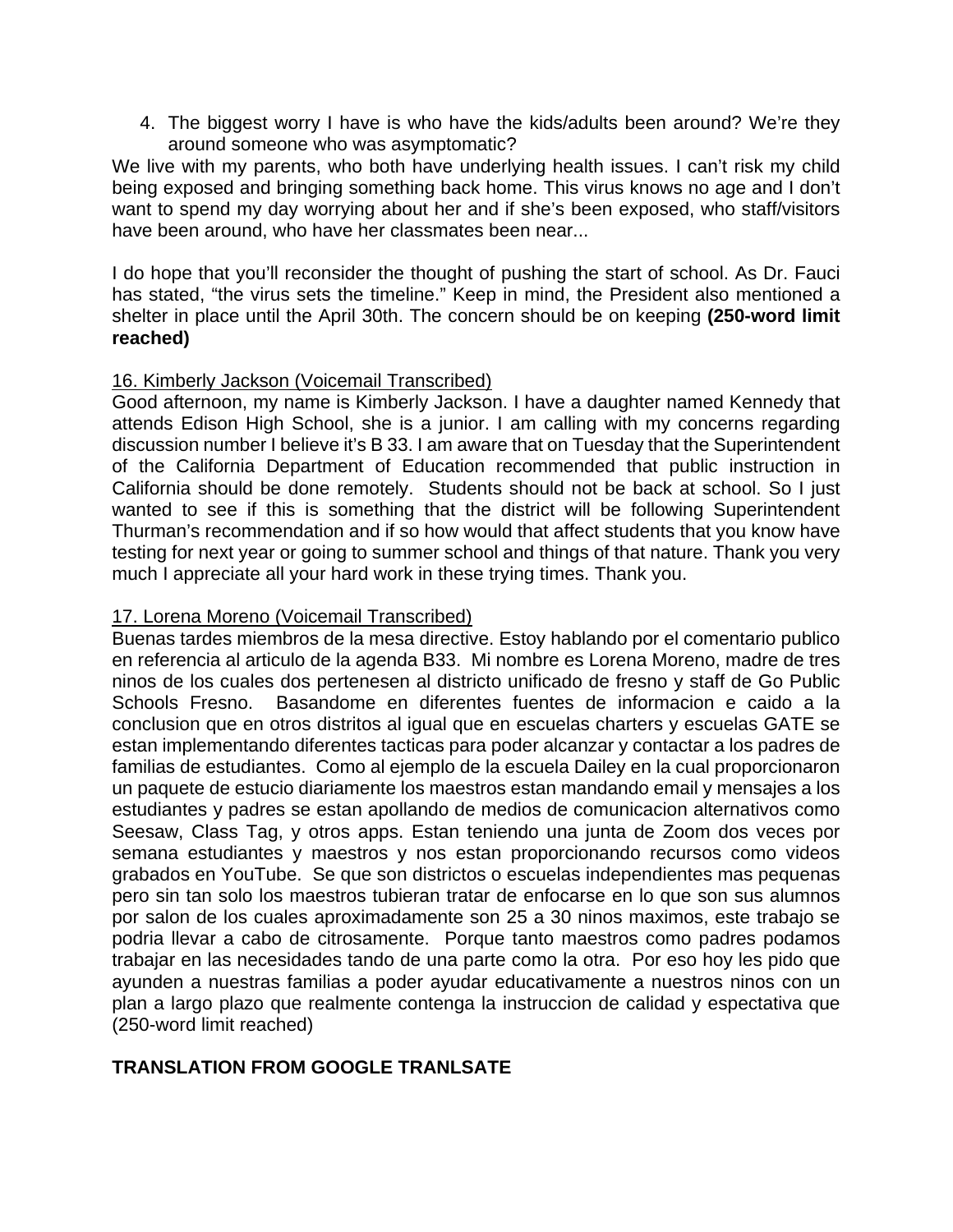Good afternoon members of the board of directors. I am speaking because of the public comment in reference to the item on the agenda B33. My name is Lorena Moreno, mother of three children of which two belong to the Fresno Unified District and staff at Go Public Schools Fresno. Based on different sources of information, I have come to the conclusion that in other districts as well as in charter schools and GATE schools, different tactics are being implemented to reach and contact parents of student families. Like the example of the Dailey school in which they provided a study package daily, teachers are sending emails and messages to students and parents are using alternative media such as Seesaw, Class Tag, and other apps. Students and parents are having a Zoom meeting twice per week and are providing us with resources such as videos recorded on YouTube. I know they are smaller districts or independent schools but without just the teachers having to try to focus on what their students are per classroom of which there are approximately 25 to 30 kids maximum, this work could be done. Because both teachers and parents can work on needs from one side to the other. That is why today I ask you to help our families to be able to educationally help our children with a long-term plan that really contains the quality and expectations in instruction that (250-word limit reached)

#### 18. Maria Guerrero

Hola Buenas Tardes, soy Maria Guerrero. Tengo un estudiante en el grado ocho de la escuela Computech en el districto unificado de Fresno. Me siento compromentida a que mi estudiante tenga una educacion adecuada a su grado. Estamos viendo una crisis economica debido al COVID-19. Por esta misma rason nos estamos viendo afectados en este tiempo. Mi esposo y yo no estamos trabajando y desafurtunadamente eso nos afecta emocionalmente a toda la familia por que no tenemos el privilegio de recibir un sueldo estando en casa. Al mismo tiempo, nos damos cuente que nuestros estudiantes no estan recibiendo una instruccion adecueda. Creo que esto les afectara para su proximo ano escolar. Pido amablemente a que los maestros de sus posibilidades didiquen tiempo de calidad en la instruccion a nuestros estudiantes diariamente ya sea por mensaje de texto, llamadas telefonicas, o video lammadas. Atentamente a quien corresponda. Gracias por su tiempo. Si decean contactarme mi numero es 559-790- 9082. Gracias.

#### **TRANSLATION FROM GOOGLE TRANLSATE**

Hello Good afternoon, I am Maria Guerrero. I have a student in grade eight at Computech School in the Fresno Unified District. I am committed to my student having an education appropriate to their grade. We are seeing an economic crisis due to COVID-19. For this same reason we are being affected at this time. My husband and I are not working and, unluckily, that affects the whole family emotionally because we do not have the privilege of receiving a salary while at home. At the same time, we realize that our students are not receiving adequate instruction. I think this will affect them for their next school year. I kindly request that teachers of their abilities teach quality time in instruction to our students daily either by text message, phone calls, or video calls. Sincerely to whom it may concern. Thanks for your time. If you want to contact me, my number is 559-790- 9082. Thank you!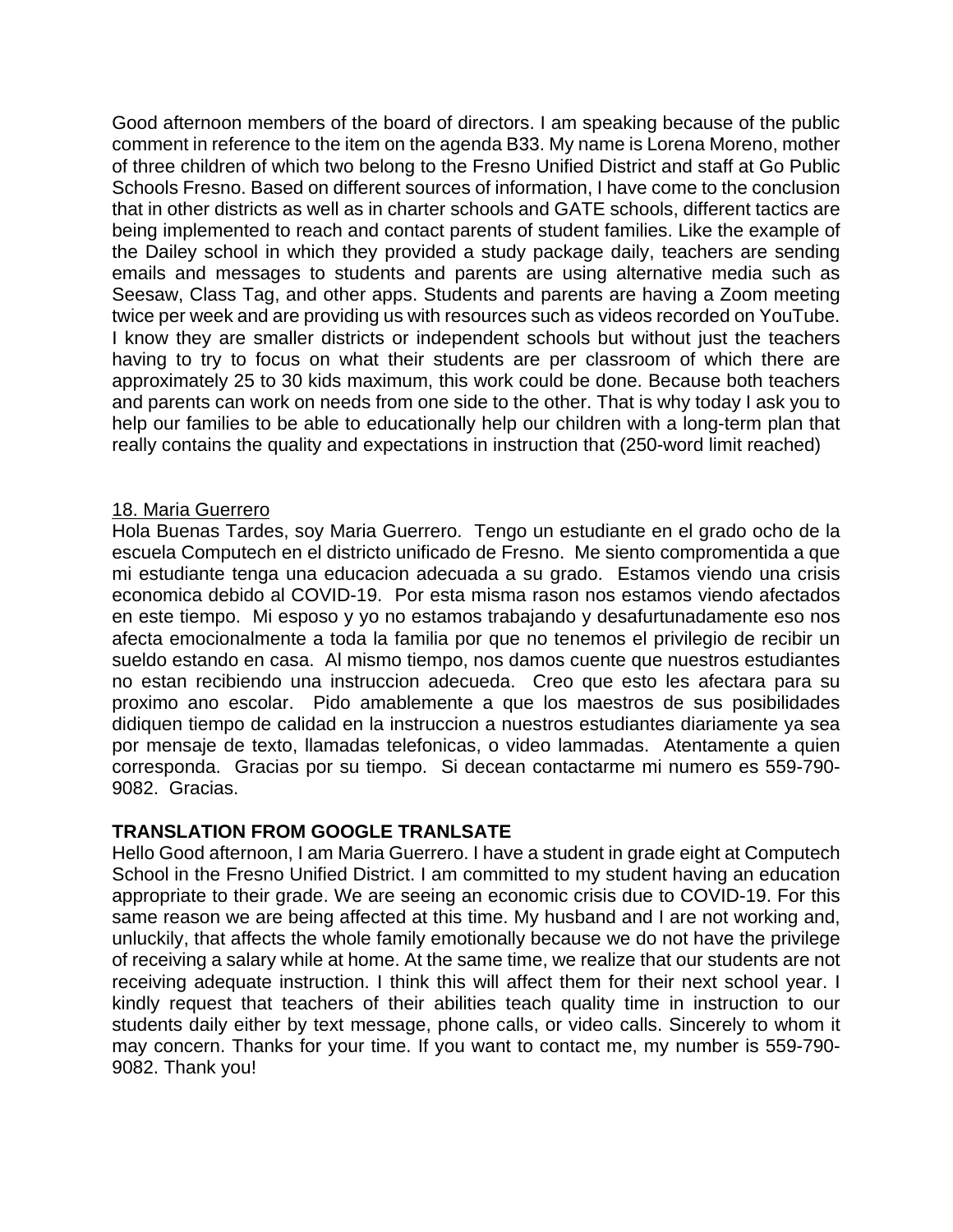# 19. Michelle Cooper-Sood

Hello,

As the wife of an emergency room physician at Valley Children's Hospital, I URGE you to extend school closures in accordance with current public health recommendations for this CRISIS and for the prudent protection of Fresno's medical staff, school staff, children, teachers, and families.

As the 3rd largest school district in the state, Fresno Unified should be without question heeding the calls from our governor and following the example set by most other school districts in CA to remain closed (and possibly pursue online instruction) until AT LEAST May 1.

CA is starting to see the positive effects of social distancing including enjoying a slower trajectory than most other states, however that will only bear out in fewer infections and deaths if we continue this way of life for much longer. Nothing, not the economy/jobs or school, as important as they are, is more important than the health and safety of our people.

Health experts are predicting national cases to peak just when Fresno Unified is set to reopen, and CA's peak is supposed to come about 11 days later: in late April. Therefore, reopening in April would be an irresponsible and fateful, life-threatening decision.

I cannot stress this enough: the reopening of our schools and our economy at too early of a date will put my husband's life unnecessarily at risk (and mine- I am 5 months pregnant and at higher risk), as well as the lives of countless children, teachers/school staff, and their families.

# Sincerely and thank **(250-word limit reached)**

# 20. Tou Xiong

My name is Tou Xiong and I am a concerned parent.

As you all may know the infection and death rate continue to rise in America and there is still no confirmed vaccine for this deadly virus. I believe that by allowing students to go back to school that puts not only the Students, Teachers, and Administrators at risk for the Virus but also the community as well. According to the White House Task Force they estimate that approximately 150,000-200,000 people will perish due to the Covid-19. No parent wishes themselves or their child to be among those numbers. I just wanted to suggest that the School district remains closed for the remainder of the school year and see if the situation gets better.

# 21. Bruna Chavez

Just wanted to ask the following: Item B-33 continued closure of schools thru May 3, 2020, will have what impact to children moving forward to the next grade level and or graduations.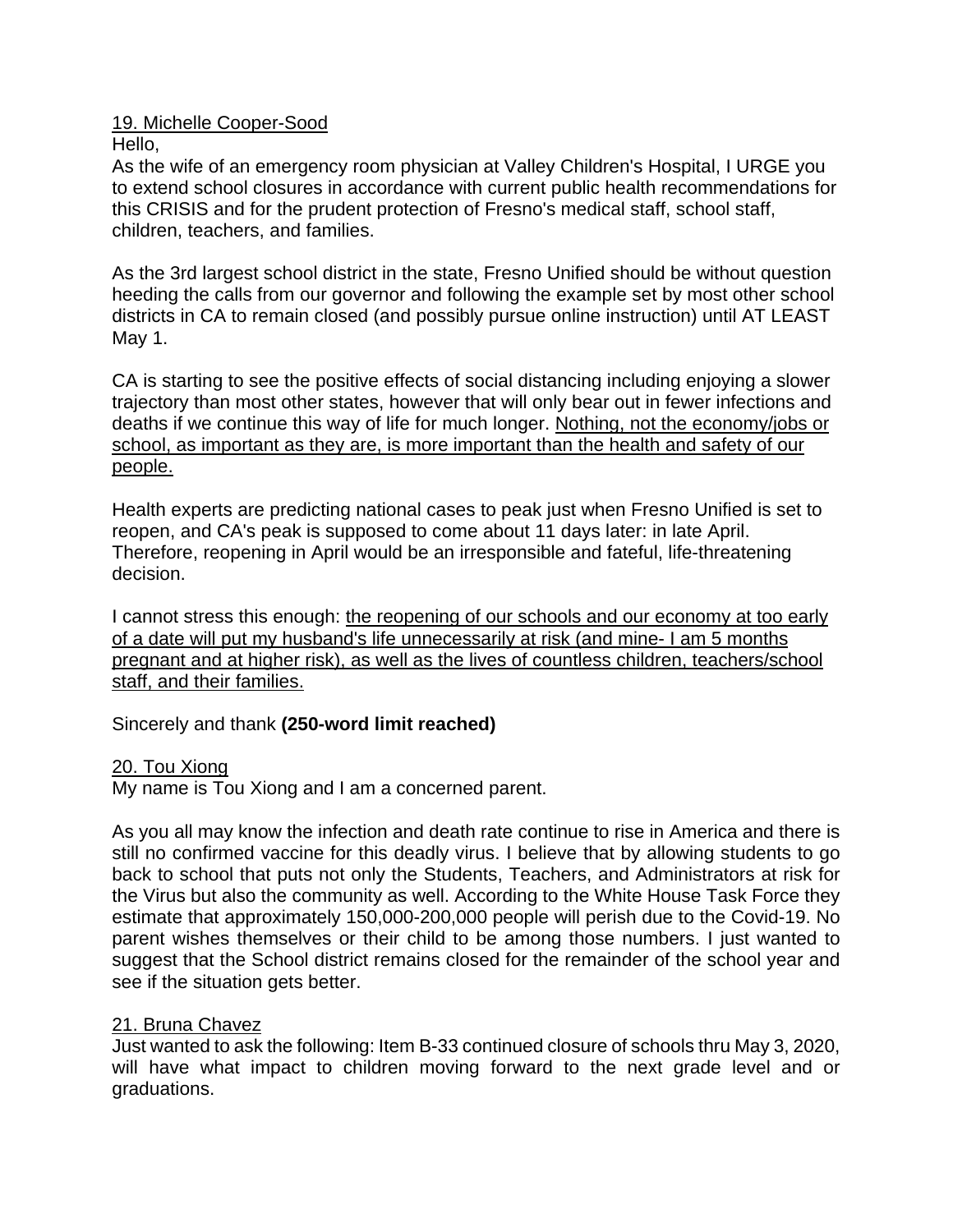# 22. Carmen Zamora (Voicemail Transcribed)

Good Afternoon Superintendent Bob Nelson, President Keshia Thomas, and members of the Board. My name is Carmen Zamora. I am a mother to three children, two of which attend FUSD schools in southeast and southwest Fresno. I am a community advocate and parent leader with GO Public Schools Fresno. I understand that we find ourselves in a time of crisis where we are facing completely new challenges in unprecedented times. Every family's priority is to ensure that our most basic needs are met food shelter utilities and now Internet access. With that being at the forefront we must not forget about children and the importance of a quality education. I am extremely concerned for my children and the loss of valuable instructions in these past two and a half weeks. The short term and long term consequences of the lack of instruction will prove to disproportionally effect my children the most being that they belong to already vulnerable groups low income minority an English language learner as a single mother I have to continue to work to meet my children's most basic needs and now the burden of acting as a teacher I do not have the experience nor the credentials to bring them to or to stay on grade level I lean on my school district and its leaders to provide that to my children the response in implementing a distance learning platform is in my opinion has been disappointing especially when most of the children in our district **(250-word limit reached)**

# 23. Juana Iris Meza

Hello, my name is Juana Iris Meza. I have two students in the Fresno Unified District, and I am the Chair of the ELAC and Vice President of the School Site Council at Susan B. Anthony Elementary School.

I would like to show my appreciation to FUSD for the Learning Guides that are available to our children at different schools. Personally, I like that my children work in the traditional way, as they are doing now with printed Learning Guides. I also believe that all of the online resources that FUSD is providing for our students are good resources.

That being said, I firmly believe that these resources are not enough for students to continue their learning. For that reason I would like to request that teachers have instructional connection with each of their students, either teacher-student/one-on-one, or in small groups through video conferences, phone calls, texts or email. I also ask that when this instruction is given it is based on the needs of the student and that this is longterm instruction.

Juana Iris Meza 559 317-5795

# 24. Marisa Moraza

Dear Board President Thomas and Board Trustees,

On behalf of Fresno Barrios Unidos, a community based organization with a long history of supporting youth and their families in Fresno - we support the board's decision to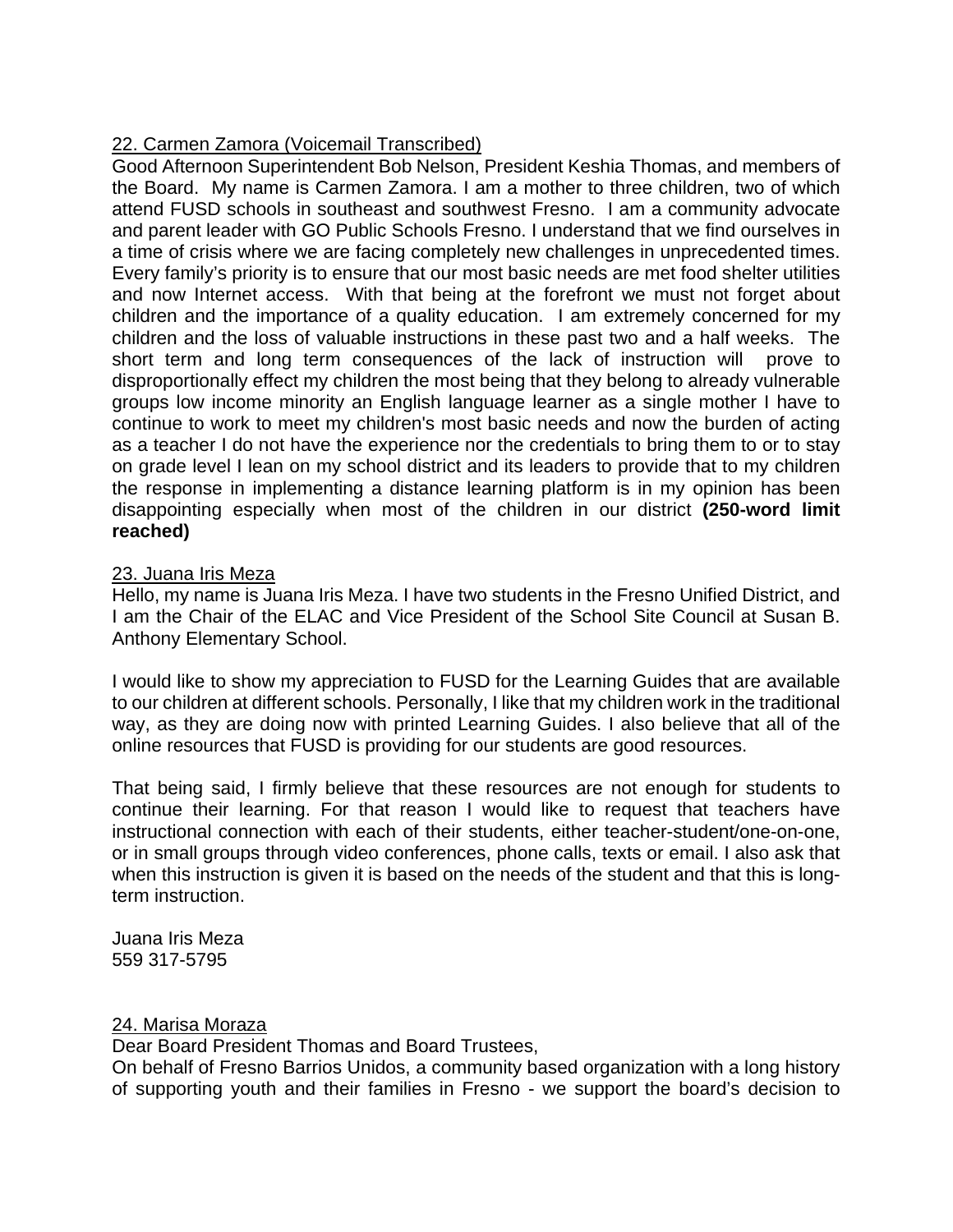continue school closures and urge the district to prioritize wellness during this time. We ask the board to comply with state recommendations to extend school closures until the end of the school year in order to protect our community.

We thank the district for its rapid response actions and commitment to serve our communities. Emergency orders and school closures can bring up anxiety, fear, anger, and feelings of hopelessness. It is important, especially during school closures, student wellness is prioritized. Wellness is care for the whole self - body, mind, and spirit. For students and families, this means access to basic needs, communication and connection, and social-emotional support.

We encourage the district to prioritize wellness – not solely academic performance – during school closures. Our community and our families are facing loss of income, minimal access to basic needs, and many are at risk of losing homes. This is the time to center the humanity of our students and families.

We ask our district leaders to advocate for our vulnerable families. Decisions must be equitable and take into account the whole self. We ask our elected leaders to support efforts that protect and support our families, such as a full moratorium on evictions and eviction protections.

Our communities deserve love and respect. It is during this **(250-word limit reached)**

### 25. Michael Espinoza

To Board President Thomas, board members, Superintendent Nelson & FUSD staff:

Good evening! My name is Mike Espinoza and I serve as the Executive Director for GO Public Schools Fresno.

First, I would like to acknowledge the Board and Bob for springing into action over these last few weeks. It has been amazing to watch the district mobilize to feed tens of thousands of families. We at GO Fresno have been in constant touch with some of those families, and, across the board, the recipients of food support is greatly appreciated.

As you can imagine, families in our GO Fresno network have been some of the hardest hit by this crisis. Lost work time and wages, particularly in households with only one bread-winner, have forced some families to make the choice between paying rent/ utilities or putting food on the table. It's been heartbreaking to see our families in such need.

The current crisis has required our families to adapt to a new reality for the benefit of their children. We also know that the district is adapting as well. We know it's not easy for the district to adjust to this unprecedented challenge to a learning community. We do hope, however, that teachers will begin to have greater contact with students and parents now that the initial shock of school closures has passed.